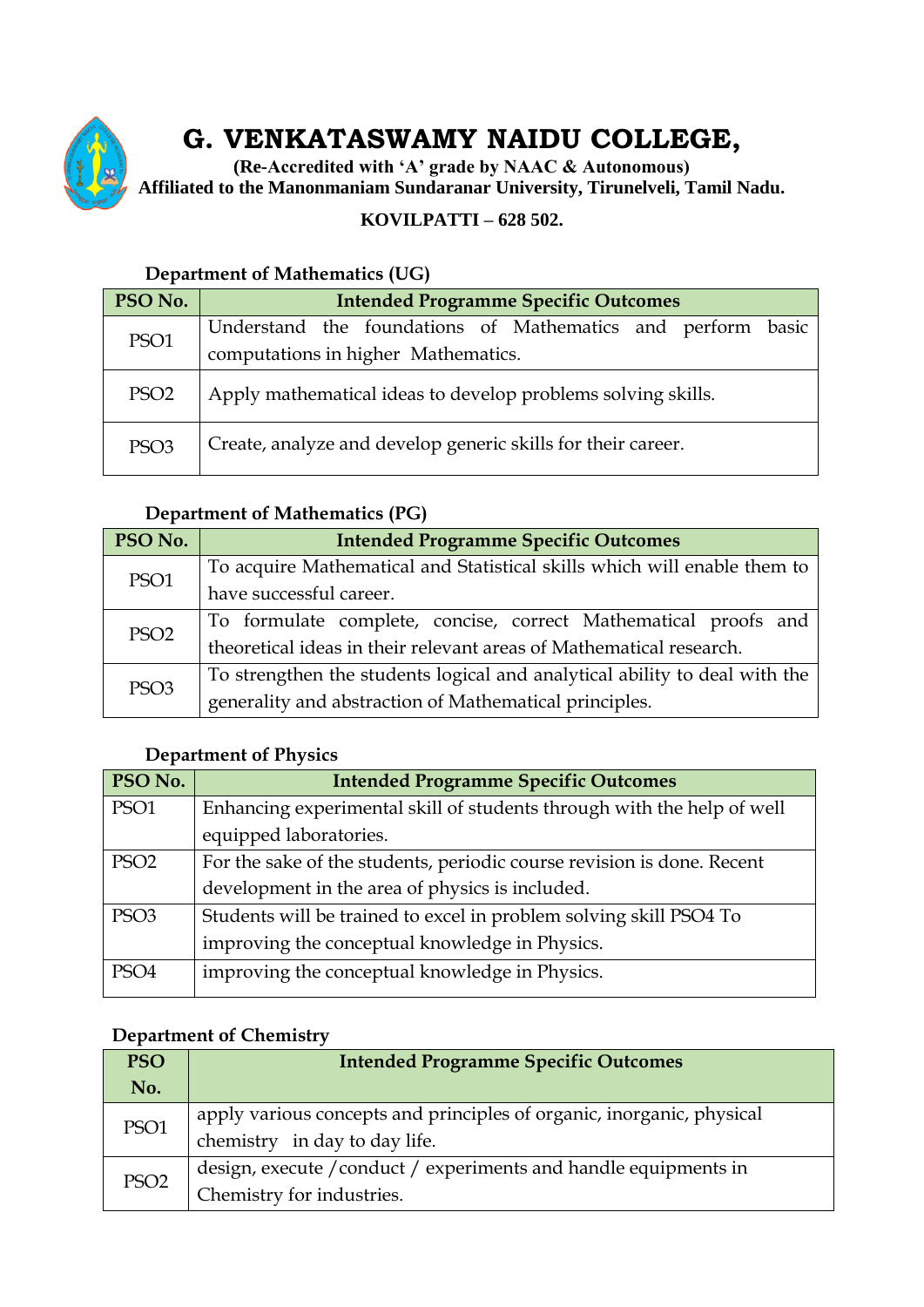|                  | execute new ideas in the field of research and development using principles |
|------------------|-----------------------------------------------------------------------------|
| PSO <sub>3</sub> | and techniques of Chemistry learned through activities such as expert       |
|                  | lecturers, workshops, seminars and project.                                 |

### **Department of Botany (UG)**

| <b>PSO</b>       | <b>Intended Programme Specific Outcomes</b>                                    |
|------------------|--------------------------------------------------------------------------------|
| <b>No.</b>       |                                                                                |
| PSO1             | Understand and Identify the different groups of botany and appreciate plant    |
|                  | diversity.                                                                     |
| PSO <sub>2</sub> | Analyze, apply the methodologies and techniques of the current developments in |
|                  | the different areas of Botany.                                                 |
| PSO <sub>3</sub> | Integrate the knowledge acquired in botany to solve problem, take real time    |
|                  | decisions and innovate, while working with plants and share social and         |
|                  | environmental consciousness with their fellow citizens.                        |

# **Department of Botany (PG)**

| PSO No.          | <b>Intended Programme Specific Objective</b>                                             |
|------------------|------------------------------------------------------------------------------------------|
| PSO1             | comprehend the core concepts of Botany at organizational (both external morphology,      |
|                  | internal morphology), cell and molecular levels, through which the developmental and     |
|                  | physiological functioning of plants                                                      |
| PSO <sub>2</sub> | exhibit proficient laboratory skills and in contemporary and advance techniques related  |
|                  | to Life Science                                                                          |
| PSO <sub>3</sub> | carry out a thorough analysis on various plant life forms, using specific identification |
|                  | key characteristic features and also at micro level                                      |

# **Department of Computer Science (UG)**

| PSO No.          | <b>Intended Programme Specific Outcomes</b>                           |
|------------------|-----------------------------------------------------------------------|
|                  | Demonstrate mastery of Computer Science in the following core         |
|                  | knowledge areas                                                       |
| PSO <sub>1</sub> | Programming Languages and Data Structures                             |
|                  | Databases, Software Development and Maintenance                       |
|                  | Computer Hardware and Architecture<br>$\bullet$                       |
|                  |                                                                       |
| PSO <sub>2</sub> | Apply problem-solving skills and the knowledge of computer science to |
|                  | solve real world problems.                                            |
| PSO <sub>3</sub> | Develop technical project reports and present them orally among the   |
|                  | users.                                                                |

# **Department of Computer Science (PG)**

| PSO No. | <b>Intended Programme Specific Outcomes</b>                   |
|---------|---------------------------------------------------------------|
| PSO1    | Demonstrate mastery of Computer Science in the following core |
|         | knowledge areas                                               |
|         | • Programming Languages and Data Structures                   |
|         | • Databases, Software Development and Maintenance             |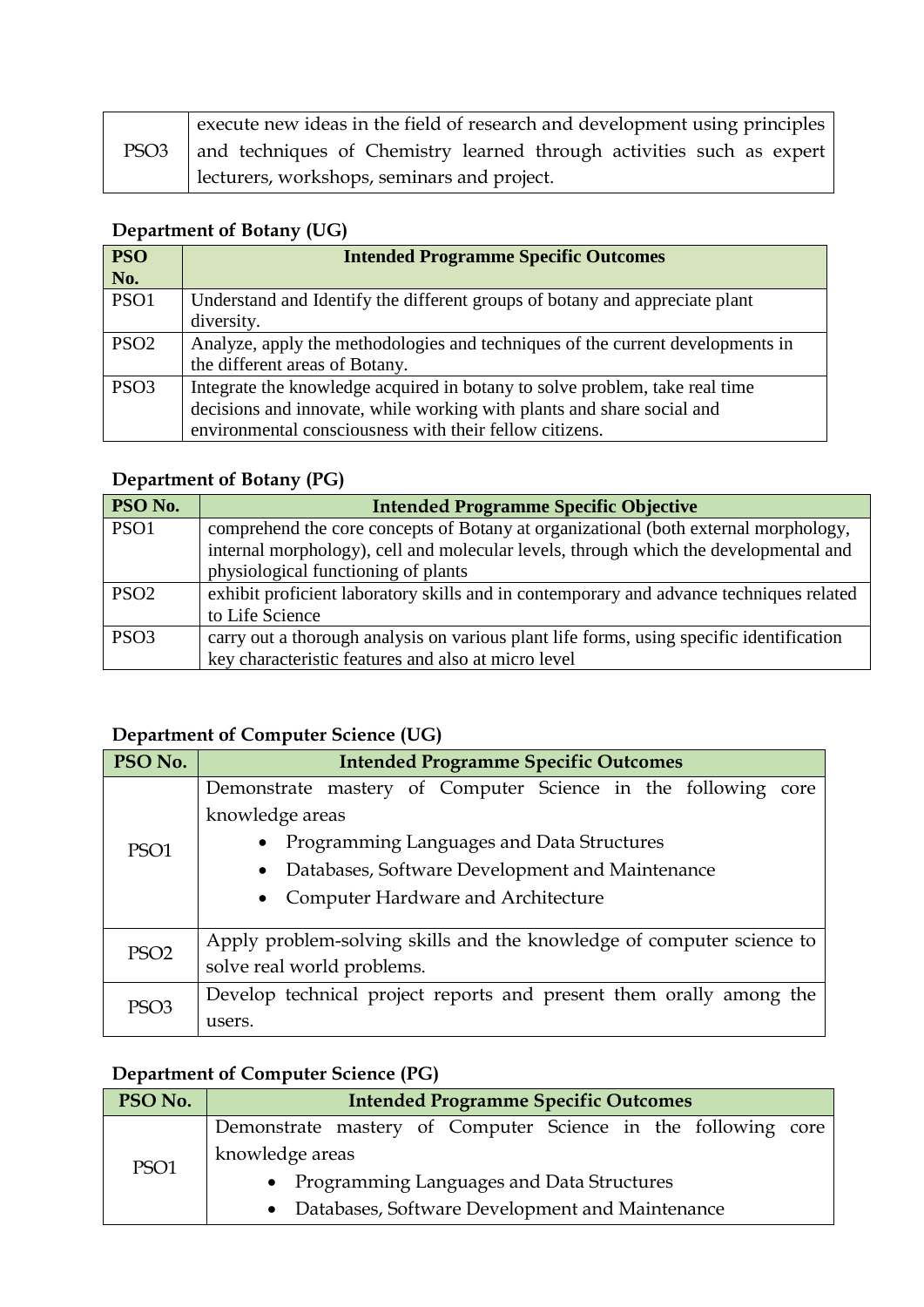|                  | • Computer Hardware and Architecture                                                                |
|------------------|-----------------------------------------------------------------------------------------------------|
| PSO <sub>2</sub> | Apply problem-solving skills and the knowledge of computer science to<br>solve real world problems. |
| PSO <sub>3</sub> | Develop technical project reports and present them orally among the<br>users.                       |

# **Department of Costume Design and Fashion Technology**

| PSO No.          | <b>Intended Programme Specific Outcomes</b>                                 |
|------------------|-----------------------------------------------------------------------------|
| PSO <sub>1</sub> | The students will have strong foundation in designing and have the ability  |
|                  | to visually represent it by illustrations, photographs, graphics and visual |
|                  | display of merchandise                                                      |
| PSO <sub>2</sub> | The students will be able to convert their design into a product or a       |
|                  | garment using appropriate construction techniques.                          |
| PSO <sub>3</sub> | The students will be able to understand and analyze the market trends and   |
|                  | design market friendly, sustainable, ethically viable and client friendly   |
|                  | designs and products.                                                       |
| PSO <sub>4</sub> | Students will be able to work as a team in any organization and become      |
|                  | accomplished or successful Designers, Entrepreneurs or Industry ready       |
|                  | professionals                                                               |

# **Department of Electronics**

| PSO No.          | <b>Intended Programme Specific Outcomes</b>                                |
|------------------|----------------------------------------------------------------------------|
| PSO <sub>1</sub> | Design, implement and test Electronics and Communication systems using     |
|                  | analytical knowledge with the available modern hardware and software       |
|                  | tools.                                                                     |
| PSO <sub>2</sub> | Develop the skills of students in problem solving techniques and asses the |
|                  | social and environmental issues by embedding the ethics and manage         |
|                  | different projects in multidisciplinary areas.                             |
| PSO <sub>3</sub> | Ability to make use of acquired technical knowledge for successful career  |
|                  | and qualify for the competitive examinations at the National and Global    |
|                  | levels.                                                                    |

# **Department of Information Technology (UG)**

| PSO No.          | <b>Intended Programme Specific Outcomes</b>                            |
|------------------|------------------------------------------------------------------------|
| PSO1             | Professionally skilled in the areas of programming, multimedia, web    |
|                  | designing, and networking and to obtain knowledge in various domain-   |
|                  | based electives.                                                       |
| PSO <sub>2</sub> | Accomplish the skill to design and develop computer programs, evaluate |
|                  | and recognize potential risks and provide innovative solutions.        |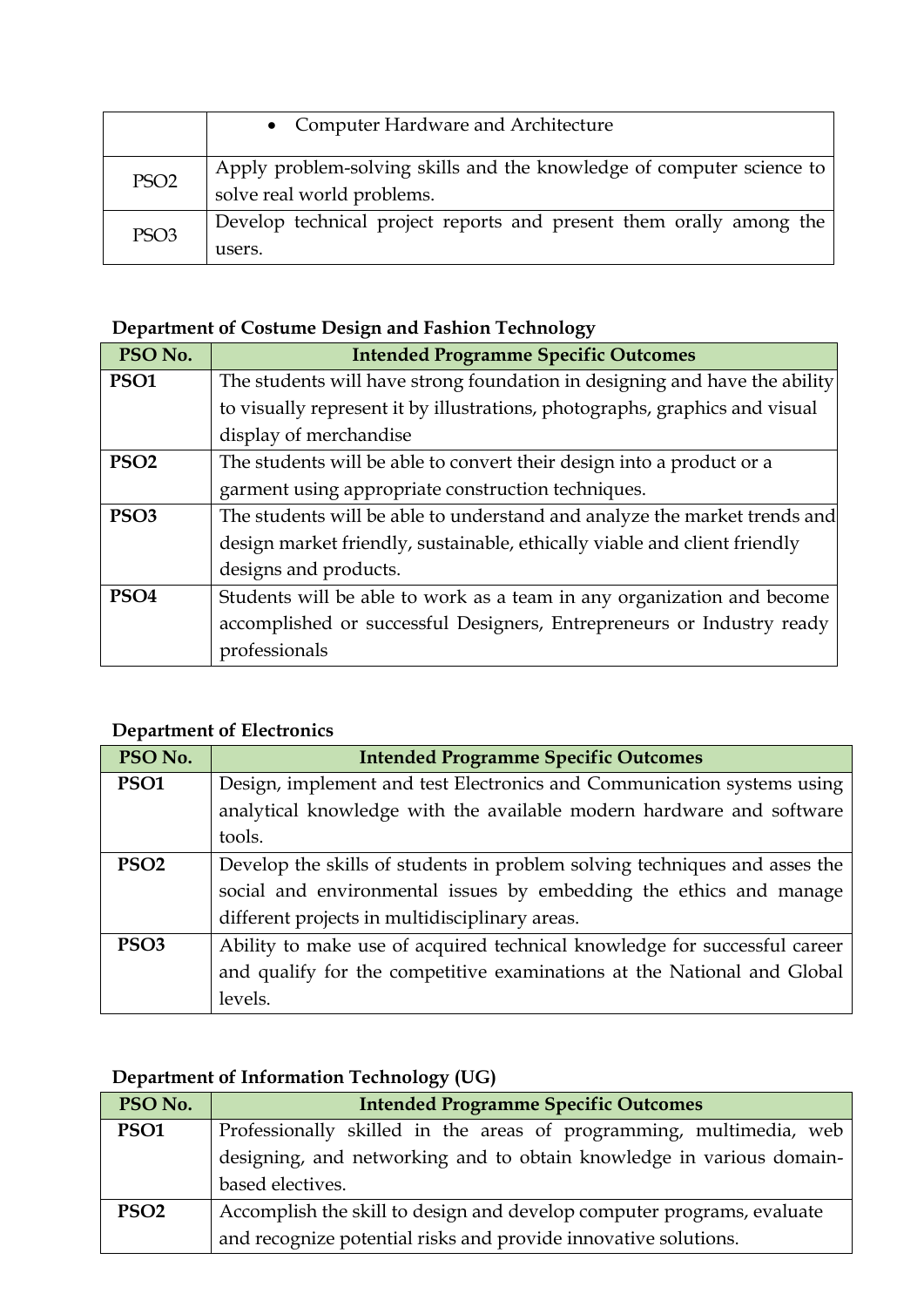| PSO <sub>3</sub> | Explore technical knowledge in diverse areas of applications and            |
|------------------|-----------------------------------------------------------------------------|
|                  | experience an environment conducive in cultivating skills for successful    |
|                  | career, entrepreneurship and higher studies. Effectively integrate IT-based |
|                  | solution into the user environment                                          |

# **Department of Information Technology (PG)**

| PSO No.          | <b>Intended Programme Specific Outcomes</b>                           |
|------------------|-----------------------------------------------------------------------|
| PSO <sub>1</sub> | Ability to formulate, to model, to design solutions, procedure and to |
|                  | use software tools to solve real world problems and evaluate          |
| PSO <sub>2</sub> | Design and develop computer programs/computer -based systems in       |
|                  | the areas related to programming, networking, web site development,   |
|                  | cloud computing, IOT and data analytics.                              |
| PSO <sub>3</sub> | An ability to effectively integrate IT-based solutions into the user  |
|                  | environment.                                                          |

# **Department of Statistics**

| PSO No.          | <b>Intended Programme Specific Outcomes</b>                                                                                        |
|------------------|------------------------------------------------------------------------------------------------------------------------------------|
| PSO <sub>1</sub> | Understand how to collect, present, analyze and interpret the data.                                                                |
| PSO <sub>2</sub> | Ability to analyze the data by using advanced MS-Excel and R-Software.                                                             |
| PSO <sub>3</sub> | Motivate students to pursue career in related disciplines, especially the<br>Data Sciences, Bio-Statistics and Actuarial Sciences. |

# **Department of Commerce (UG)**

| PSO No.          | <b>Intended Programme Specific Outcomes</b>                              |
|------------------|--------------------------------------------------------------------------|
| PSO1             | Familiarize the students in adopting the new trends of accounting and    |
|                  | finance in their career.                                                 |
| PSO <sub>2</sub> | Inspire the students to start a new business and create employment       |
|                  | opportunities in the society at large that leads to economic development |
|                  | of our nation.                                                           |
| PSO <sub>3</sub> | Recognize the Students in adapting the ethical values and principles in  |
|                  | their business.                                                          |
|                  |                                                                          |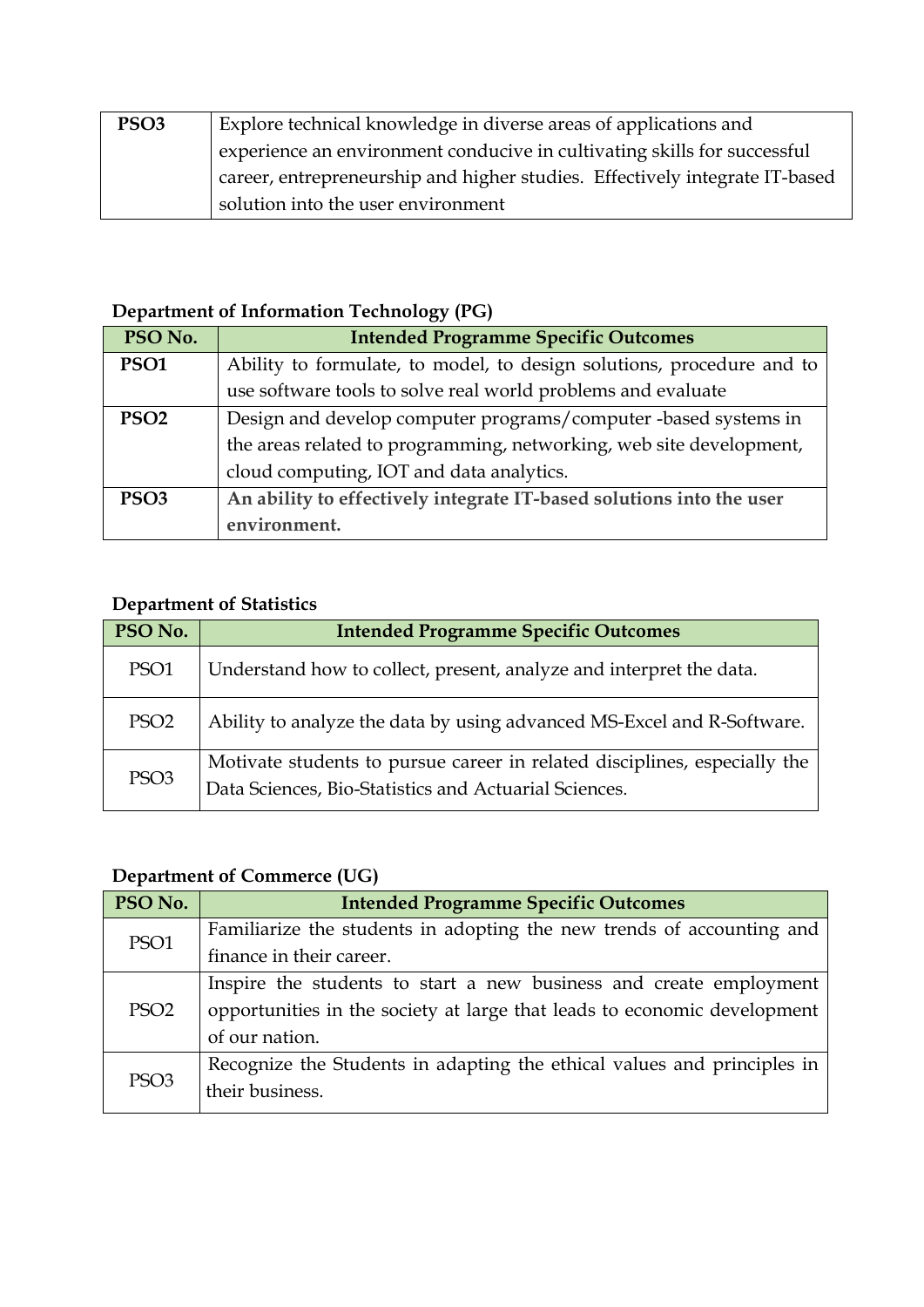# **Department of Commerce (PG)**

| PSO No.          | <b>Intended Programme Specific Outcomes</b>                                                         |
|------------------|-----------------------------------------------------------------------------------------------------|
| PSO <sub>1</sub> | Be hands-on with advanced analytical applications and hone in                                       |
|                  | sufficiently good understanding of the role of business analytics in<br>management decision-making. |
| PSO <sub>2</sub> | Facilitate the process of becoming confident entrepreneurs equipped                                 |
|                  | with the right knowledge, skills and attitudes.                                                     |

# **Department of Commerce (M.Phil.)**

| PSO No.          | <b>Intended Programme Specific Outcomes</b>                          |
|------------------|----------------------------------------------------------------------|
| PSO1             | Be hands-on with advanced analytical applications and hone in        |
|                  | sufficiently good understanding of the role of business analytics in |
|                  | management decision-making.                                          |
| PSO <sub>2</sub> | Facilitate the process of becoming confident entrepreneurs equipped  |
|                  | with the right knowledge, skills and attitudes.                      |

### **Department of Business Administration**

| PSO No.          | <b>Intended Programme Specific Outcomes</b>                                                          |
|------------------|------------------------------------------------------------------------------------------------------|
| PSO <sub>1</sub> | lead their own venture by acquired skill sets and knowledge.                                         |
| PSO <sub>2</sub> | become unique and professionally competent with higher order thinking<br>skills.                     |
| PSO <sub>3</sub> | become a productive member of the society with ethical values, morale<br>and environmental concerns. |

### **Department of English (UG)**

| PSO No.          | <b>Intended Programme Specific Outcomes</b>                             |
|------------------|-------------------------------------------------------------------------|
| PSO1             | Understood the basic knowledge of literary forms, various genres of     |
|                  | literature.                                                             |
| PSO <sub>2</sub> | Attempted creative writing like verse writing, translating Tamil poems. |
| PSO <sub>3</sub> | Exposed to moral, ethical and social values through academical and non- |
|                  | academical tasks.                                                       |

# **Department of English (PG)**

| PSO No.          | <b>Intended Programme Specific Outcomes</b>                            |
|------------------|------------------------------------------------------------------------|
| PSO1             | Learnt to be a good mentor or language facilitator for second language |
|                  | aspiring learners including corporate training.                        |
| PSO <sub>2</sub> | Exposed themselves to the NET/SET based syllabus for their career.     |
| PSO <sub>3</sub> | Apprehended the development of English language as used in literary    |
|                  | pieces and command on English language including the ability to employ |
|                  | the same effectively in their respective field.                        |